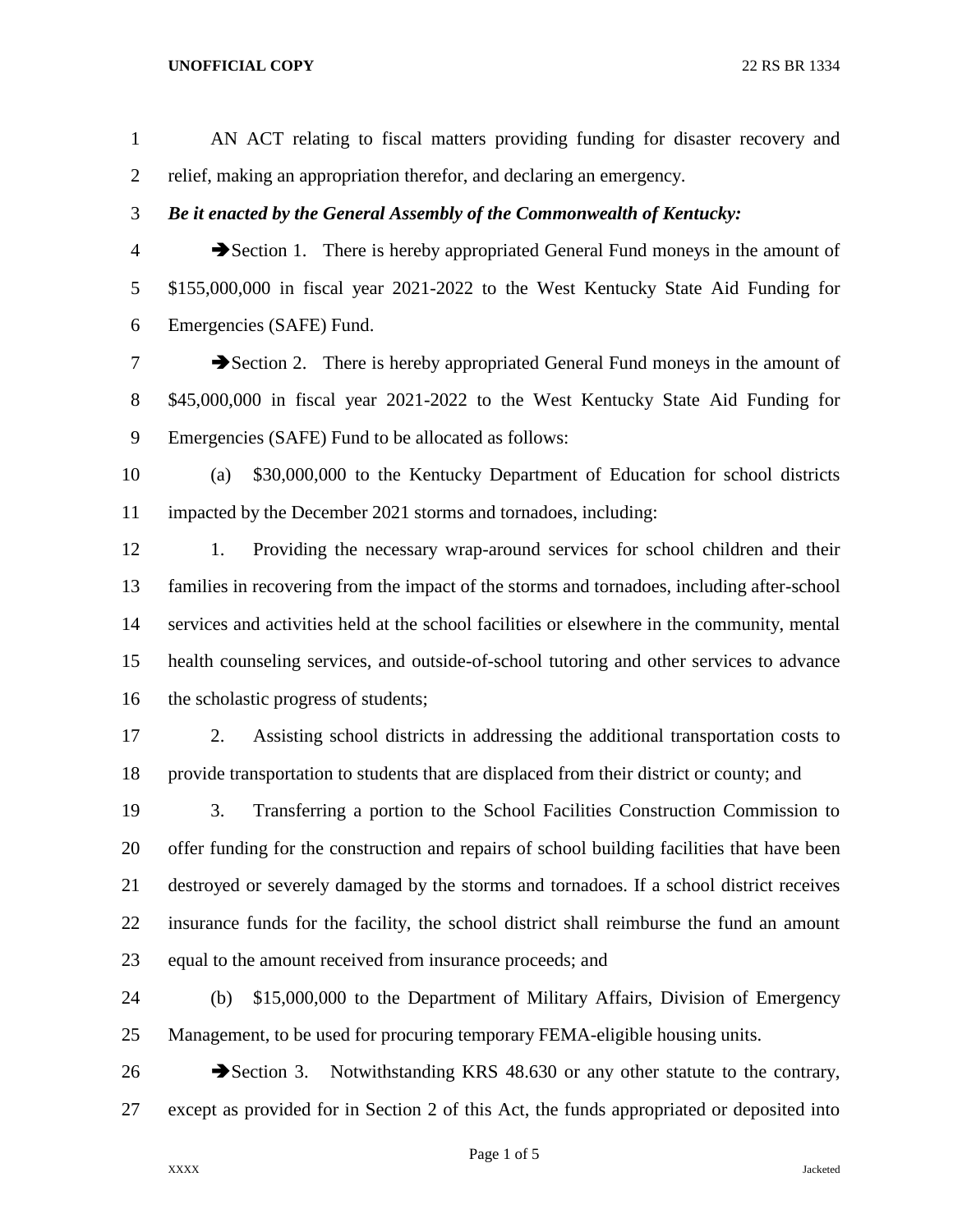| $\mathbf{1}$   | the West Kentucky State Aid Funding for Emergencies (SAFE) Fund shall not be                            |
|----------------|---------------------------------------------------------------------------------------------------------|
| $\overline{2}$ | expended, allocated, or appropriated without the express authority of the General                       |
| 3              | Assembly.                                                                                               |
| $\overline{4}$ | A NEW SECTION OF KRS CHAPTER 39A IS CREATED TO<br>$\rightarrow$ SECTION 4.                              |
| 5              | <b>READ AS FOLLOWS:</b>                                                                                 |
| 6              | (1)<br><b>The West Kentucky State Aid Funding for Emergencies (SAFE) fund is</b>                        |
| 7              | established and shall be:                                                                               |
| 8              | <b>Administered by the Department of Military Affairs, Division of Emergency</b><br>(a)                 |
| 9              | <u>Management, in accordance with this section;</u>                                                     |
| 10             | A separate fund to provide financial assistance for those impacted by the<br>(b)                        |
| 11             | <b>December 2021 storms and tornadoes that occurred in the west Kentucky</b>                            |
| 12             | region; and                                                                                             |
| 13             | <u>Used to provide financial support to the west Kentucky region to recover</u><br>(c)                  |
| 14             | from the devastation caused by the storms and tornadoes.                                                |
| 15             | <b>The Department of Military affairs or the Division of Emergency Management</b><br>(2)                |
| 16             | shall not publicly advertise or solicit contributions from the general public that                      |
| 17             | could potentially impact fundraising efforts of not-for-profit disaster relief                          |
| 18             | <i><u>agencies.</u></i>                                                                                 |
| 19             | The fund may receive state appropriations, gifts, grants, federal funds, and any<br>(3)                 |
| 20             | other funds both public and private.                                                                    |
| 21             | Moneys in the fund as of June 30, 2022, and June 30, 2023, shall not lapse and<br>(4)                   |
| 22             | shall carry forward until June 30, 2024.                                                                |
| 23             | Any interest earnings of the fund shall become a part of the fund and shall not<br>(5)                  |
| 24             | <u>lapse.</u>                                                                                           |
| 25             | Eligibility to receive financial support from the fund shall be limited to a:<br>(6)<br>(a)             |
| 26             | City,<br><u>urban-county</u> government,<br><i>consolidated</i><br><i>local</i><br><u>I.</u><br>county, |
| 27             | government, unified local government, or charter county government;                                     |

Page 2 of 5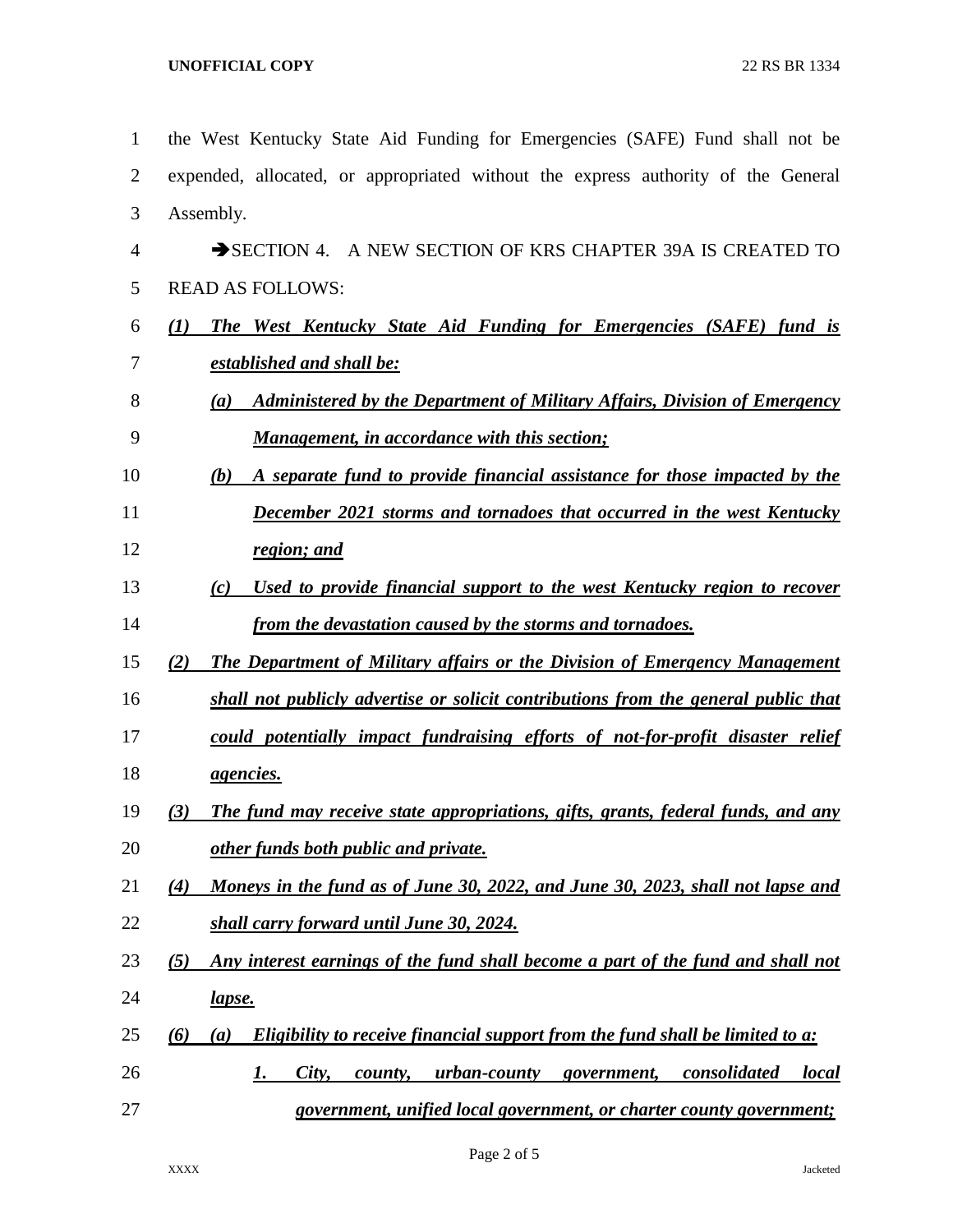| 1  |     | <i>Nonprofit or public utility service provider;</i><br>2.                             |
|----|-----|----------------------------------------------------------------------------------------|
| 2  |     | 3.<br>State agency; or                                                                 |
| 3  |     | <b>School district;</b><br>4.                                                          |
| 4  |     | that has disaster-related needs as a result of the devastation experienced             |
| 5  |     | from the December 2021 storms and tornadoes.                                           |
| 6  | (b) | An eligible recipient may receive tornadoes for expenses to provide disaster           |
| 7  |     | and recovery relief if the recipient:                                                  |
| 8  |     | Is located in the areas named in a Presidential Declaration of<br>1.                   |
| 9  |     | <u>Emergency relating to the storms and tornadoes that occurred in</u>                 |
| 10 |     | December 2021; and                                                                     |
| 11 |     | Has disaster-related needs in response to the storms and tornadoes<br>2.               |
| 12 |     | <b>that occurred in December 2021.</b>                                                 |
| 13 | (c) | <b>Eligible expenses shall be those used to support disaster and recovery relief,</b>  |
| 14 |     | <i><u>including but not limited to:</u></i>                                            |
| 15 |     | <b>Replacement or renovation of public buildings damaged by the storms</b><br>1.       |
| 16 |     | <u>and tornadoes;</u>                                                                  |
| 17 |     | <b>Reimbursement for services, personnel, and equipment provided</b><br>2.             |
| 18 |     | during the response and recovery to communities impacted by the                        |
| 19 |     | storms and tornadoes;                                                                  |
| 20 |     | <b>Funding to cities, counties, and publicly owned utilities for the costs of</b><br>3 |
| 21 |     | replacement or repair of publicly owned buildings and their contents                   |
| 22 |     | due to the damage from the storms and tornadoes;                                       |
| 23 |     | Assistance to cities and counties for expenses related to planning<br>4.               |
| 24 |     | efforts for rebuilding and recovering from the damage;                                 |
| 25 |     | <b>Assistance to utilities serving Graves and Hopkins Counties for</b><br><u>5.</u>    |
| 26 |     | <u>resilient response and future risk reduction through the burying of</u>             |
| 27 |     | <u>utility wires that will enhance power reliability, reduce power loss, and</u>       |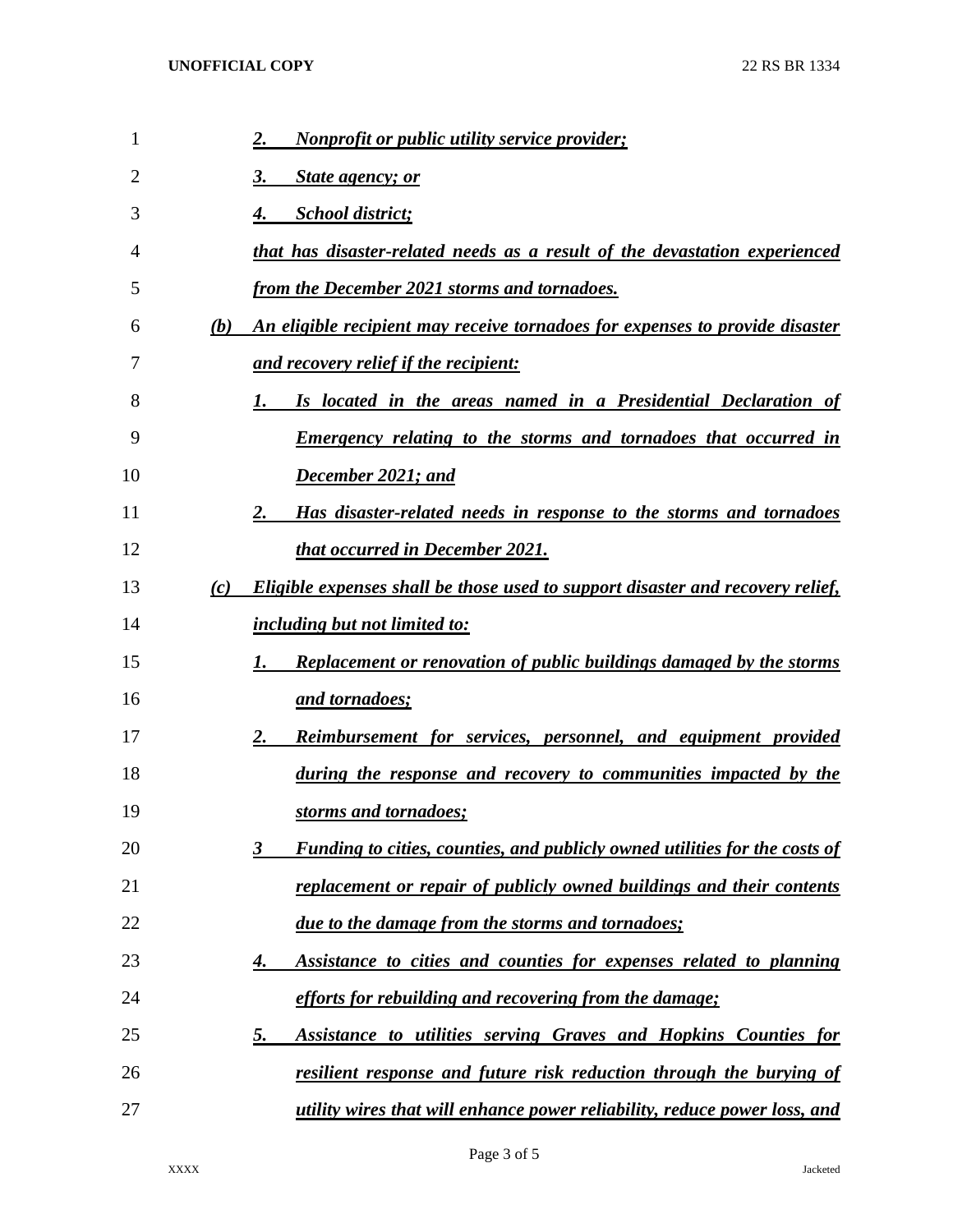| 1              | lessen risk to human life; and                                                               |
|----------------|----------------------------------------------------------------------------------------------|
| $\overline{2}$ | Assistance to support disaster recovery and relief needs of local school<br>6.               |
| 3              | districts, including but not limited to:                                                     |
| 4              | Financial support for school districts that will experience a<br>а.                          |
| 5              | default in bond payments; and                                                                |
| 6              | $\bm{b}$ .<br><b>Financial support to assist school districts with building needs.</b>       |
| 7              | <b>Each recipient of moneys from the fund, including any agency of Kentucky state</b><br>(7) |
| 8              | government, shall:                                                                           |
| 9              | Timely apply for federal emergency disaster grant assistance, other<br>(a)                   |
| 10             | financial disaster assistance, and insurance proceeds; and                                   |
| 11             | (b)<br>Adhere to the terms of the fund regarding reimbursement to the                        |
| 12             | Commonwealth if funds from other sources are subsequently received after                     |
| 13             | <u>the receipt of financial assistance from the state.</u>                                   |
| 14             | (8)<br><u>Moneys in the fund may be used for the advancement of moneys to cities</u><br>(a)  |
| 15             | and counties experiencing strained fiscal liquidity while awaiting                           |
| 16             | reimbursem <u>ent from federal emergency management assistance</u><br><b>or</b>              |
| 17             | <i>insurance claims.</i>                                                                     |
| 18             | <b>Reimbursement of the advancement under paragraph (a) of this subsection</b><br>(b)        |
| 19             | shall:                                                                                       |
| 20             | <b>Be determined by the Department for Local Government's state-local</b>                    |
| 21             | <u>finance officer; and</u>                                                                  |
| 22             | Include a quarterly accounting of the advancement released and the<br>2.                     |
| 23             | <u>outstanding balance through June 30, 2024.</u>                                            |
| 24             | If a recipient of moneys from the fund subsequently receives moneys from<br>(9)<br>(a)       |
| 25             | any other source, the recipient shall reimburse the Commonwealth for the                     |
| 26             | amount of the moneys received from the fund.                                                 |
| 27             | All moneys reimbursed to the Commonwealth under paragraph (a) of this<br>(b)                 |